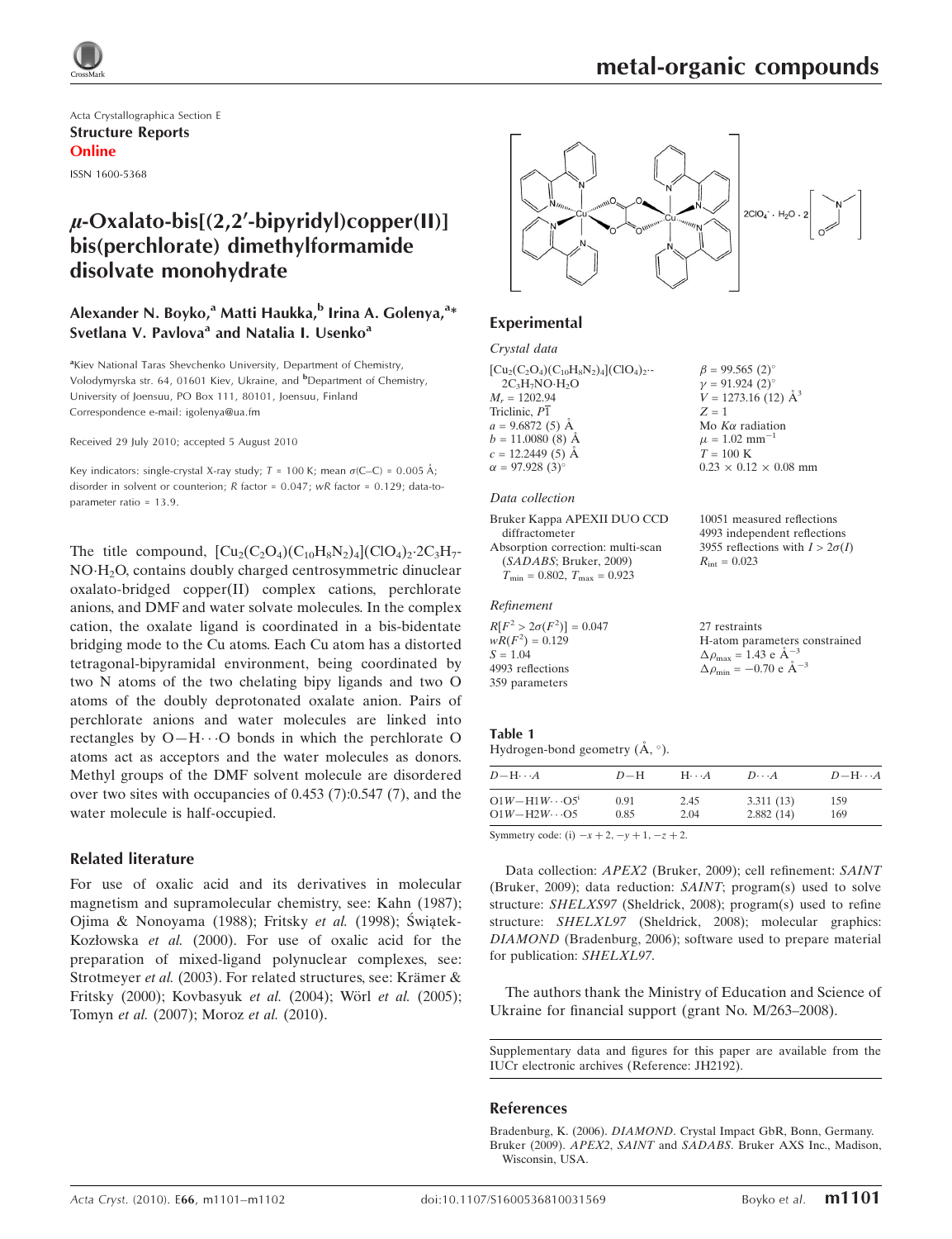Fritsky, I. O., Kozłowski, H., Sadler, P. J., Yefetova, O. P., Świątek-Kozłowska, [J., Kalibabchuk, V. A. & Głowiak, T. \(1998\).](https://scripts.iucr.org/cgi-bin/cr.cgi?rm=pdfbb&cnor=jh2192&bbid=BB2) J. Chem. Soc., Dalton Trans. pp. [326–3274.](https://scripts.iucr.org/cgi-bin/cr.cgi?rm=pdfbb&cnor=jh2192&bbid=BB2)

[Kahn, O. \(1987\).](https://scripts.iucr.org/cgi-bin/cr.cgi?rm=pdfbb&cnor=jh2192&bbid=BB3) Struct. Bond. 68, 89–167.

- Kovbasyuk, L., Pritzkow, H., Krämer, R. & Fritsky, I. O. (2004). Chem. Commun[. pp. 880–881.](https://scripts.iucr.org/cgi-bin/cr.cgi?rm=pdfbb&cnor=jh2192&bbid=BB4)
- Krämer, R. & Fritsky, I. O. (2000). Eur. J. Org. Chem. pp. 3505-3510.
- [Moroz, Y. S., Szyrweil, L., Demeshko, S., Kozłowski, H., Meyer, F. & Fritsky,](https://scripts.iucr.org/cgi-bin/cr.cgi?rm=pdfbb&cnor=jh2192&bbid=BB6) I. O. (2010). [Inorg. Chem](https://scripts.iucr.org/cgi-bin/cr.cgi?rm=pdfbb&cnor=jh2192&bbid=BB6). 49, 4750–4752.
- [Ojima, H. & Nonoyama, K. \(1988\).](https://scripts.iucr.org/cgi-bin/cr.cgi?rm=pdfbb&cnor=jh2192&bbid=BB8) Coord. Chem. Rev. 92, 85–111.
- [Sheldrick, G. M. \(2008\).](https://scripts.iucr.org/cgi-bin/cr.cgi?rm=pdfbb&cnor=jh2192&bbid=BB10) Acta Cryst. A64, 112–122.
- Strotmeyer, K. P., Fritsky, I. O., Ott, R., Pritzkow, H. & Krämer, R. (2003). [Supramol. Chem.](https://scripts.iucr.org/cgi-bin/cr.cgi?rm=pdfbb&cnor=jh2192&bbid=BB11) 15, 529–547.
- Świątek-Kozłowska, J., Fritsky, I. O., Dobosz, A., Karaczyn, A., Dudarenko, N. [M., Sliva, T. Yu., Gumienna-Kontecka, E. & Jerzykiewicz, L. \(2000\).](https://scripts.iucr.org/cgi-bin/cr.cgi?rm=pdfbb&cnor=jh2192&bbid=BB12) J. [Chem. Soc. Dalton Trans](https://scripts.iucr.org/cgi-bin/cr.cgi?rm=pdfbb&cnor=jh2192&bbid=BB12). pp. 4064–4068.
- [Tomyn, S. V., Gumienna-Kontecka, E., Fritsky, I. O., Iskenderov, T. S. &](https://scripts.iucr.org/cgi-bin/cr.cgi?rm=pdfbb&cnor=jh2192&bbid=BB13) Światek-Kozłowska, J. (2007). Acta Cryst. E63, m438-m440.
- Wörl, S., Pritzkow, H., Fritsky, I. O. & Krämer, R. (2005). Dalton Trans. pp. 27– [29.](https://scripts.iucr.org/cgi-bin/cr.cgi?rm=pdfbb&cnor=jh2192&bbid=BB14)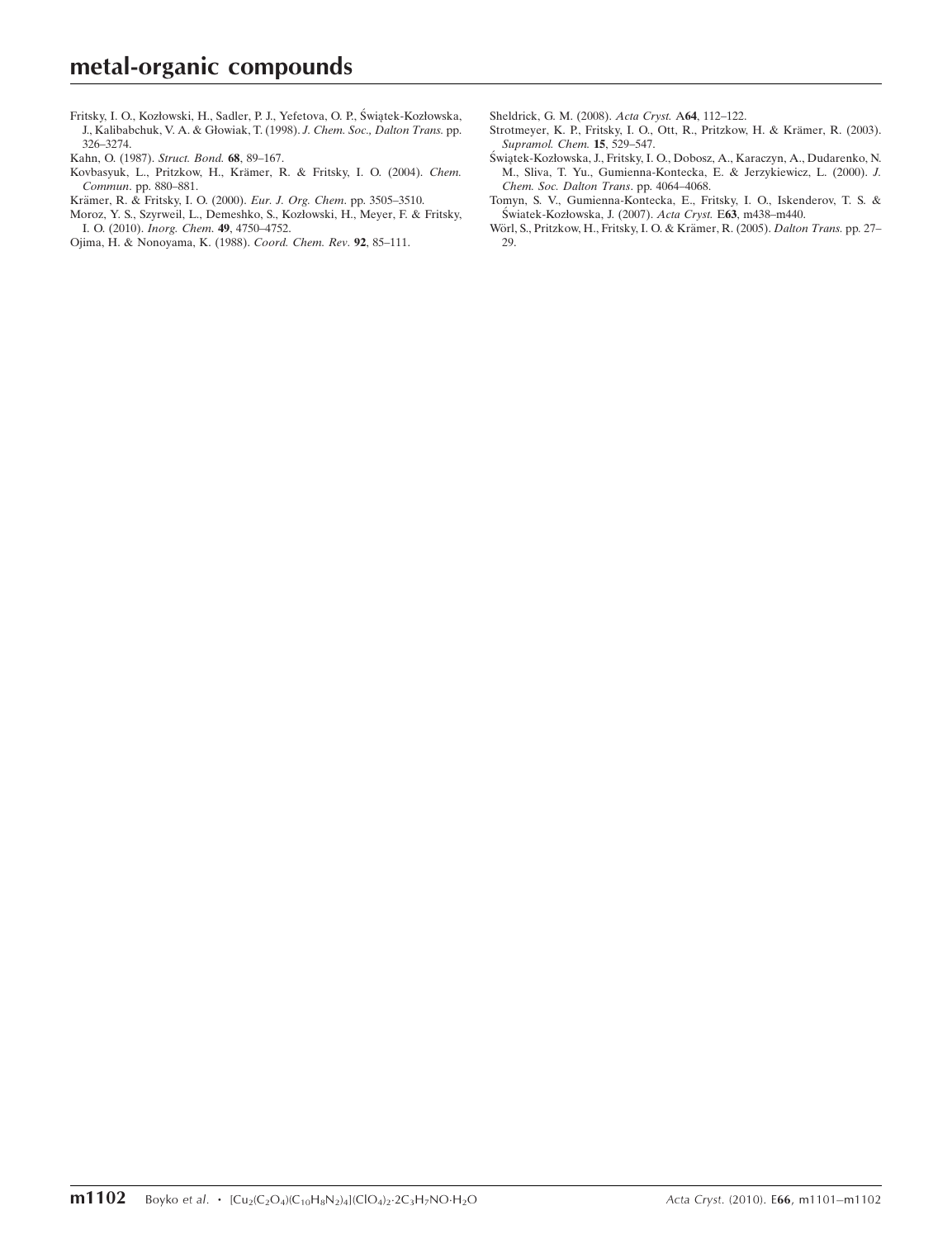## **supporting information**

*Acta Cryst.* (2010). E**66**, m1101–m1102 [https://doi.org/10.1107/S1600536810031569]

## *µ***-Oxalato-bis[(2,2′-bipyridyl)copper(II)] bis(perchlorate) dimethylformamide disolvate monohydrate**

## **Alexander N. Boyko, Matti Haukka, Irina A. Golenya, Svetlana V. Pavlova and Natalia I. Usenko**

### **S1. Comment**

Oxalic acid and its amide derivatives are widely used in molecular magnetism and supramolecular chemistry for preparation of various bi- and polynuclear complexes as well as exchange clusters of high nuclearity (Kahn, 1987; Ojima & Nonoyama, 1988; Fritsky *et al.*, 1998; Świątek-Kozłowska *et al.*, 2000). Use of additional bridging ligands sometimes results in increase of nuclearity of the target mixed ligands compounds (Strotmeyer *et al.*, 2003). However, use of this synthetic strategy is often restricted by formation of complex species containing only one of the used bridging ligands. Herein we report a compound (I) isolated as a result of an attempt to obtain a mixed ligand complex containing both oxalate and pyridine-2-hydroxamate ligands.

In (I), the Cu atom has a distorted tetragonal-bipyramidal environment, with one oxygen atom of the oxalate (O2), three nitrogen atoms of the 2,2′-bipyridine ligand (N1, N2 and N4) occupying the base of the pyramid, and the second oxygen atom of the oxalate (O1) and one of the bipyridine nitrogen atoms (N3) in the apical positions (Fig. 1). The planar *µ*4 oxalato group lies in a center of symmetry and bridges the two copper atoms in a bis(chelating) mode, each copper atom being bound to two oxygens from the two different carboxylic groups. The Cu···Cu separation in the dimer is 5.6032 (9)Å which is slightly longer than the intermetallic separation observed in a related  $\mu_4$ -oxalato-bridged dicopper complex with (1-(pyridin-2-yl)ethylidene)hydrazine (5.449 (1) Å) (Tomyn *et al.*, 2007). The C-N and C-C bond lenths in the 2,2′-bipyridine ligands are normal for 2-substituted pyridine derivatives (Krämer *et al.*, 2000; Kovbasyuk *et al.*, 2004; Wörl *et al.*, 2005; Moroz *et al.*, 2010).

In the crystal packing, the dimeric complex cations are organized in layers disposed parallel to the xy plane. The neighboring cations are linked by stacking interactions between the pyridine rings (both along x and y directions) and by van der Waals forces. The perchlorate anions and solvate water molecules are disposed between the cationic layers. Two pairs of the translational perchlorate anions and water molecules form rectangles due to H-bonds where perchlorate O atoms act as acceptors and  $H_2O$  molecules as donors (Fig. 2, Table 1).

### **S2. Experimental**

Cu(ClO4)2.6H2O (0.371 g, 1 mmol) was dissolved in water (5 ml) and added to the dimethylformamide solution of pyridine-2-hydroxamic acid (0.138 g, 1 mmol) and 2,2′-bipyridine (0.156 g, 1 mmol), and then a powder of  $K_2C_2O_4H_2O$  $(0.092 \text{ g}, 0.5 \text{ mmol})$  was added to the obtained solution. The resulting mixture was being stirred at 60 C° during 15 min and filtered. Turquoise crystals suitable for X-ray analysis were obtained by slow diffusion of diethyl ether vapour to the resulting solution at room temperature within 72 hours. They were filtered off and washed with diethyl ether. Yield: 57%.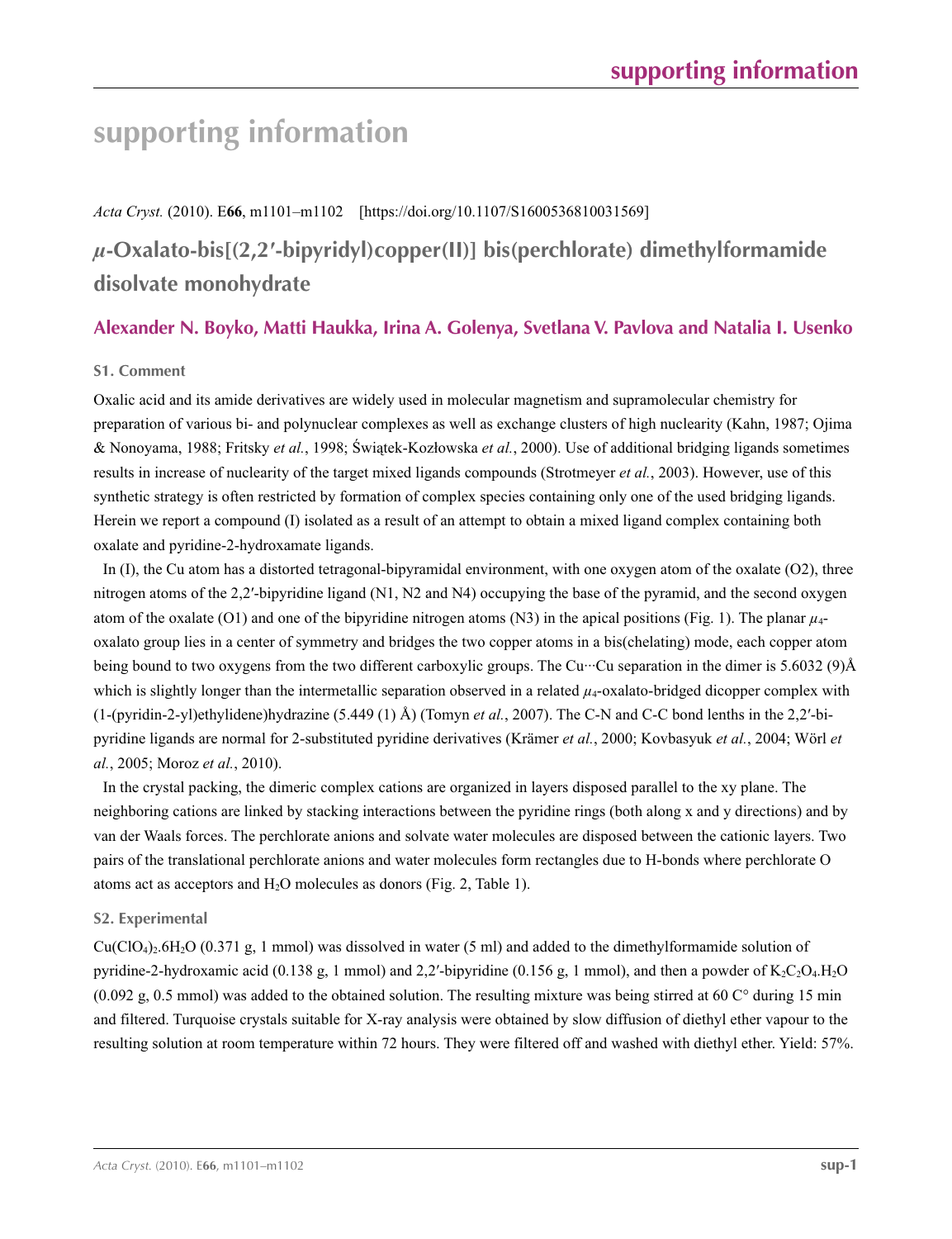### **S3. Refinement**

Methyl groups of the dimethylformamide solvent molecule were disordered over two sites with occupancies 0.45/0.55. The N-C distances in the dimethylformamide molecules were restrained to to be similar and the anisotropic displacement parameters of the methyl carbons were constrained to be equal. The water of crystallization was refined with occupancy of 0.5. The H2O hydrogen atoms were located from the difference Fourier map but constrained to ride on their parent atom, with  $U_{iso} = 1.5 U_{eq}$  (parent atom). Other hydrogen atoms were positioned geometrically and were also constrained to ride on their parent atoms, with C—H = 0.95-0.98 Å, and  $U_{iso} = 1.2{\text -}1.5$   $U_{eq}$ (parent atom). The highest peak is located 0.58 Å from atom C22B and the deepest hole is located 0.60 Å from atom O7.



**Figure 1**

A view of compound (1), with displacement ellipsoids shown at the 30% probability level. H atoms are drawn as spheres of arbitrary radii. [Symmetry code: (i)1-x,1-y,1-z].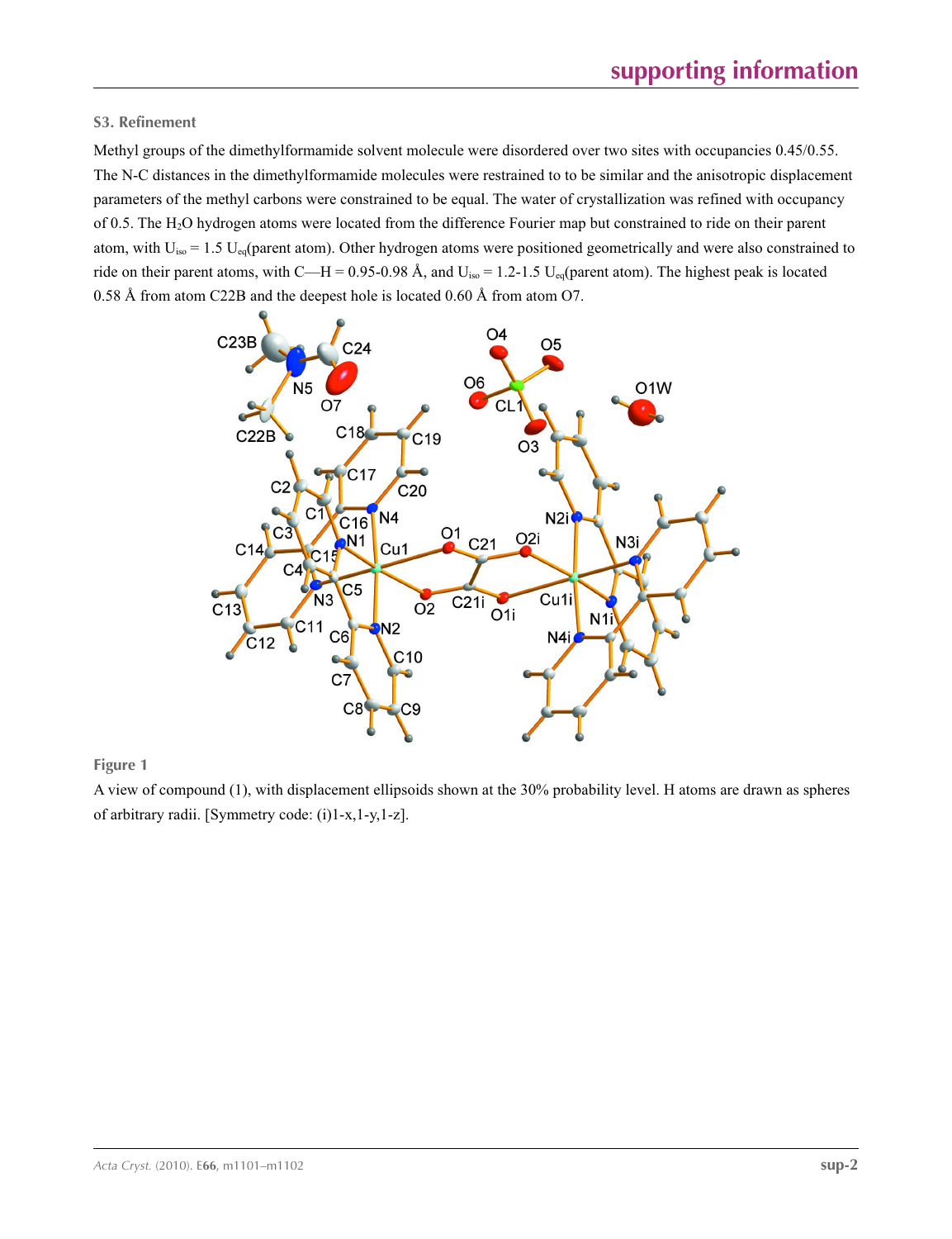



A packing diagram of the title compound. Hydrogen bonds are indicated by dashed lines. H atoms not involved in hydrogen bonding have been omitted for clarity.

*µ***-Oxalato-bis[(2,2′-bipyridyl)copper(II)] bis(perchlorate) dimethylformamide disolvate monohydrate** 

*Crystal data*

| $[Cu_2(C_2O_4)(C_{10}H_8N_2)_4](ClO_4)_2$ : $2C_3H_7NO$ : $H_2O$ | $Z=1$                                  |
|------------------------------------------------------------------|----------------------------------------|
| $M_r = 1202.94$                                                  | $F(000) = 618$                         |
| Triclinic, P1                                                    | $D_x = 1.569$ Mg m <sup>-3</sup>       |
| Hall symbol: -P 1                                                | Mo Ka radiation, $\lambda = 0.71073$ Å |
| $a = 9.6872(5)$ Å                                                | Cell parameters from 3860 reflections  |
| $b = 11.0080(8)$ Å                                               | $\theta = 2.3 - 27.4^{\circ}$          |
| $c = 12.2449(5)$ Å                                               | $\mu = 1.02$ mm <sup>-1</sup>          |
| $\alpha$ = 97.928 (3) <sup>o</sup>                               | $T = 100 \text{ K}$                    |
| $\beta$ = 99.565 (2) <sup>o</sup>                                | Block, turquoise                       |
| $\gamma = 91.924(2)$ °                                           | $0.23 \times 0.12 \times 0.08$ mm      |
| $V = 1273.16(12)$ Å <sup>3</sup>                                 |                                        |
| Data collection                                                  |                                        |
| Bruker Kappa APEXII DUO CCD                                      | 10051 measured reflections             |
| diffractometer                                                   | 4993 independent reflections           |
| Radiation source: fine-focus sealed tube                         | 3955 reflections with $I > 2\sigma(I)$ |
|                                                                  |                                        |

Curved graphite crystal monochromator Detector resolution: 16 pixels mm-1 *φ* scans and *ω* scans with *κ* offset Absorption correction: multi-scan (*SADABS*; Bruker, 2009)  $T_{\text{min}} = 0.802, T_{\text{max}} = 0.923$ 

 $R_{\text{int}} = 0.023$  $\theta_{\text{max}} = 26.0^{\circ}, \theta_{\text{min}} = 1.7^{\circ}$  $h = -11 \rightarrow 11$  $k = -13 \rightarrow 13$ 

 $l = -10 \rightarrow 15$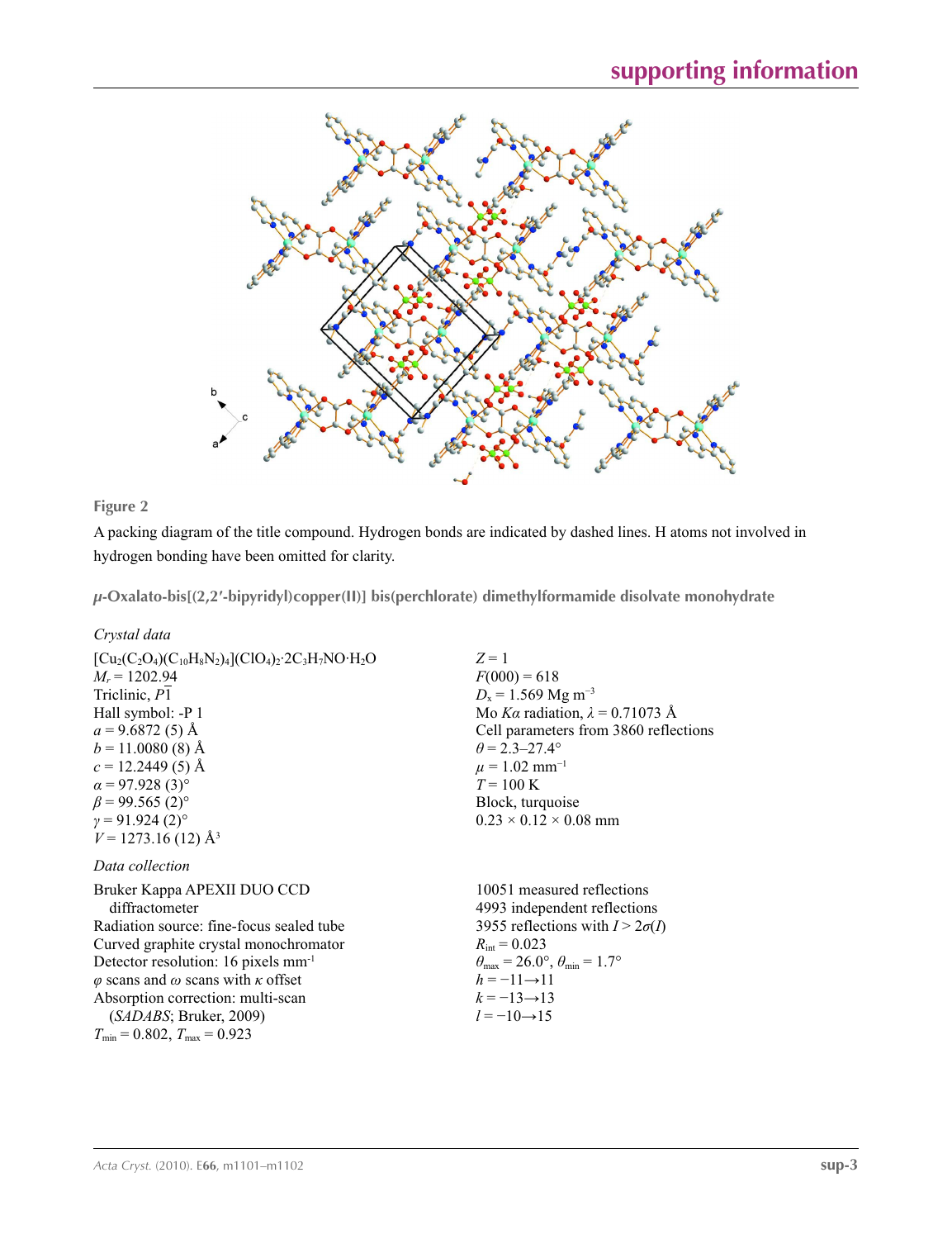*Refinement*

| Refinement on $F^2$                             | Secondary atom site location: difference Fourier             |
|-------------------------------------------------|--------------------------------------------------------------|
| Least-squares matrix: full                      | map                                                          |
| $R[F^2 > 2\sigma(F^2)] = 0.047$                 | Hydrogen site location: inferred from                        |
| $wR(F^2) = 0.129$                               | neighbouring sites                                           |
| $S = 1.04$                                      | H-atom parameters constrained                                |
| 4993 reflections                                | $w = 1/[\sigma^2(F_0^2) + (0.0663P)^2 + 2.0663P]$            |
| 359 parameters                                  | where $P = (F_o^2 + 2F_c^2)/3$                               |
| 27 restraints                                   | $(\Delta/\sigma)_{\text{max}}$ < 0.001                       |
| Primary atom site location: structure-invariant | $\Delta \rho_{\text{max}} = 1.43 \text{ e } \text{\AA}^{-3}$ |
| direct methods                                  | $\Delta \rho_{\rm min} = -0.70 \text{ e A}^{-3}$             |
|                                                 |                                                              |

### *Special details*

**Geometry**. All esds (except the esd in the dihedral angle between two l.s. planes) are estimated using the full covariance matrix. The cell esds are taken into account individually in the estimation of esds in distances, angles and torsion angles; correlations between esds in cell parameters are only used when they are defined by crystal symmetry. An approximate (isotropic) treatment of cell esds is used for estimating esds involving l.s. planes.

**Refinement**. Refinement of  $F^2$  against ALL reflections. The weighted R-factor wR and goodness of fit S are based on  $F^2$ , conventional R-factors R are based on F, with F set to zero for negative  $F^2$ . The threshold expression of  $F^2 > 2 \text{sigma}(F^2)$  is used only for calculating R-factors(gt) etc. and is not relevant to the choice of reflections for refinement. R-factors based on  $F<sup>2</sup>$  are statistically about twice as large as those based on F, and R- factors based on ALL data will be even larger.

*Fractional atomic coordinates and isotropic or equivalent isotropic displacement parameters (Å<sup>2</sup>)* 

|                | $\mathcal{X}$ | $\mathcal{Y}$ | $\boldsymbol{Z}$ | $U_{\rm iso}$ */ $U_{\rm eq}$ | Occ. (2) |
|----------------|---------------|---------------|------------------|-------------------------------|----------|
| Cu1            | 0.29558(4)    | 0.30820(4)    | 0.41931(4)       | 0.01694(15)                   |          |
| C11            | 0.71283(9)    | 0.33716(9)    | 0.90518(8)       | 0.0256(2)                     |          |
| O <sub>1</sub> | 0.5313(3)     | 0.3455(2)     | 0.5049(2)        | 0.0206(6)                     |          |
| O2             | 0.3249(2)     | 0.4898(2)     | 0.4286(2)        | 0.0176(5)                     |          |
| O <sub>3</sub> | 0.7943(4)     | 0.3548(3)     | 0.8209(3)        | 0.0517(9)                     |          |
| O <sub>4</sub> | 0.7375(3)     | 0.2198(3)     | 0.9423(3)        | 0.0351(7)                     |          |
| O <sub>5</sub> | 0.7470(4)     | 0.4320(3)     | 0.9976(3)        | 0.0534(10)                    |          |
| O <sub>6</sub> | 0.5683(3)     | 0.3377(4)     | 0.8567(3)        | 0.0523(10)                    |          |
| O <sub>7</sub> | 0.3074(6)     | 0.0419(7)     | 0.7731(7)        | 0.138(3)                      |          |
| N <sub>1</sub> | 0.3182(3)     | 0.1260(3)     | 0.4105(3)        | 0.0199(7)                     |          |
| N <sub>2</sub> | 0.3572(3)     | 0.2758(3)     | 0.2693(3)        | 0.0176(6)                     |          |
| N <sub>3</sub> | 0.0654(3)     | 0.3071(3)     | 0.3574(3)        | 0.0190(6)                     |          |
| N <sub>4</sub> | 0.2160(3)     | 0.3330(3)     | 0.5640(3)        | 0.0177(6)                     |          |
| N <sub>5</sub> | 0.0955(5)     | 0.0617(5)     | 0.7989(5)        | 0.0720(17)                    |          |
| C1             | 0.2978(4)     | 0.0562(4)     | 0.4883(4)        | 0.0293(9)                     |          |
| H1             | 0.2670        | 0.0932        | 0.5542           | $0.035*$                      |          |
| C <sub>2</sub> | 0.3199(4)     | $-0.0685(4)$  | 0.4759(4)        | 0.0321(10)                    |          |
| H2             | 0.3052        | $-0.1160$     | 0.5325           | $0.039*$                      |          |
| C <sub>3</sub> | 0.3636(4)     | $-0.1221(3)$  | 0.3802(4)        | 0.0287(9)                     |          |
| H <sub>3</sub> | 0.3776        | $-0.2076$     | 0.3694           | $0.034*$                      |          |
| C <sub>4</sub> | 0.3870(4)     | $-0.0508(3)$  | 0.3001(4)        | 0.0256(8)                     |          |
| H <sub>4</sub> | 0.4179        | $-0.0863$     | 0.2338           | $0.031*$                      |          |
| C <sub>5</sub> | 0.3646(3)     | 0.0738(3)     | 0.3182(3)        | 0.0186(7)                     |          |
| C <sub>6</sub> | 0.3871(3)     | 0.1588(3)     | 0.2378(3)        | 0.0180(7)                     |          |
| C7             | 0.4363(4)     | 0.1248(4)     | 0.1392(3)        | 0.0269(9)                     |          |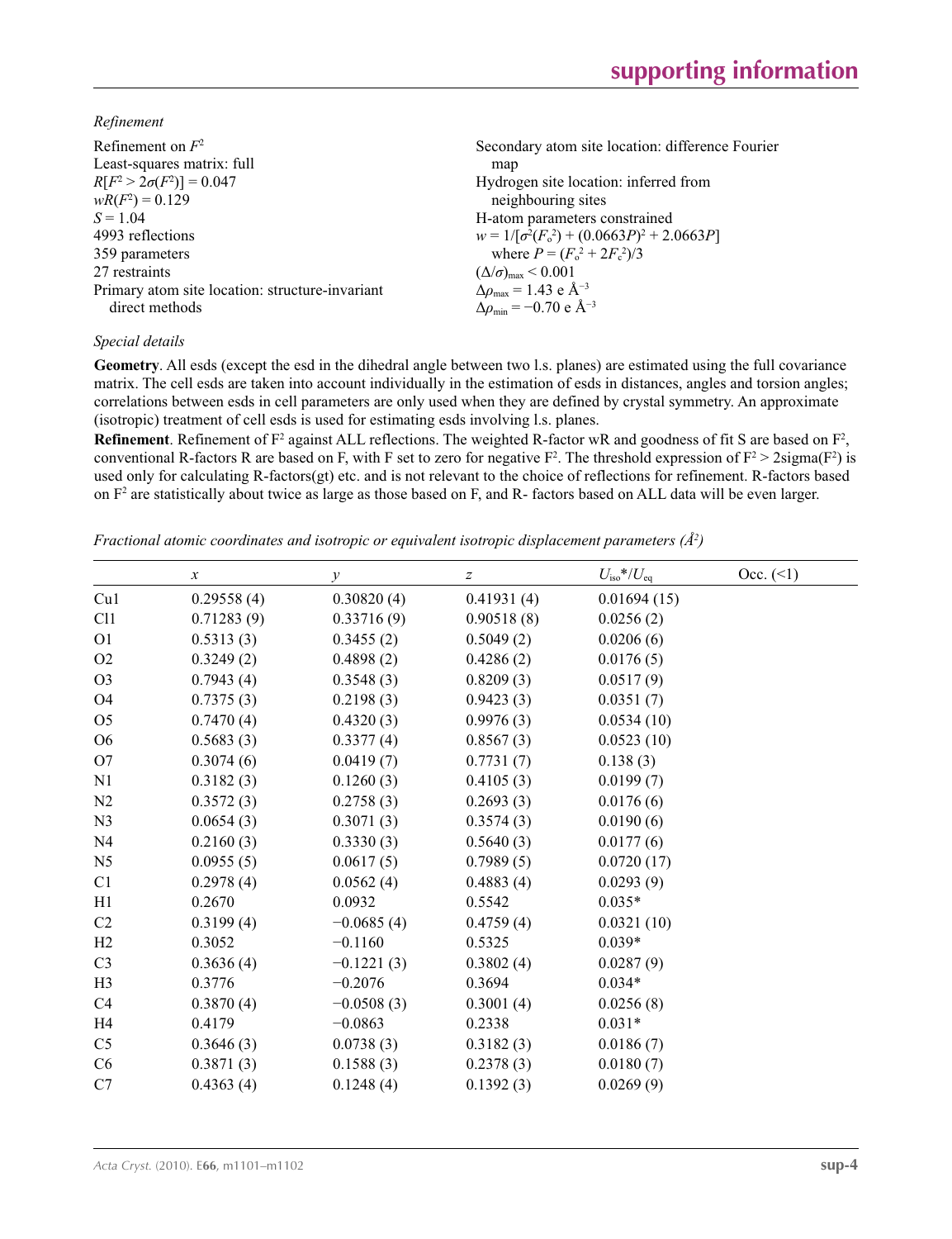| H7                | 0.4560        | 0.0418     | 0.1176     | $0.032*$  |          |
|-------------------|---------------|------------|------------|-----------|----------|
| $\rm{C}8$         | 0.4568(4)     | 0.2125(4)  | 0.0723(3)  | 0.0292(9) |          |
| H8                | 0.4916        | 0.1906     | 0.0045     | $0.035*$  |          |
| C9                | 0.4265(4)     | 0.3320(4)  | 0.1045(3)  | 0.0267(9) |          |
| H9                | 0.4406        | 0.3939     | 0.0599     | $0.032*$  |          |
| C10               | 0.3753(4)     | 0.3601(3)  | 0.2029(3)  | 0.0233(8) |          |
| H10               | 0.3520        | 0.4421     | 0.2245     | $0.028*$  |          |
| C11               | $-0.0050(4)$  | 0.2868(4)  | 0.2522(3)  | 0.0259(8) |          |
| H11               | 0.0470        | 0.2737     | 0.1928     | $0.031*$  |          |
| C12               | $-0.1495(4)$  | 0.2839(4)  | 0.2259(4)  | 0.0279(9) |          |
| H12               | $-0.1961$     | 0.2686     | 0.1503     | $0.033*$  |          |
| C13               | $-0.2244(4)$  | 0.3038(4)  | 0.3131(4)  | 0.0275(9) |          |
| H13               | $-0.3239$     | 0.3025     | 0.2979     | $0.033*$  |          |
| C14               | $-0.1538(4)$  | 0.3256(3)  | 0.4223(3)  | 0.0210(8) |          |
| H14               | $-0.2038$     | 0.3397     | 0.4829     | $0.025*$  |          |
| C15               | $-0.0077(4)$  | 0.3266(3)  | 0.4419(3)  | 0.0177(7) |          |
| C16               | 0.0767(4)     | 0.3479(3)  | 0.5566(3)  | 0.0177(7) |          |
| C17               | 0.0176(4)     | 0.3815(3)  | 0.6520(3)  | 0.0233(8) |          |
| H17               | $-0.0802$     | 0.3919     | 0.6458     | $0.028*$  |          |
| C18               | 0.1027(4)     | 0.3992(4)  | 0.7553(3)  | 0.0274(9) |          |
| H18               | 0.0641        | 0.4226     | 0.8209     | $0.033*$  |          |
| C19               | 0.2450(4)     | 0.3828(4)  | 0.7632(3)  | 0.0273(9) |          |
| H19               | 0.3052        | 0.3939     | 0.8339     | $0.033*$  |          |
| C20               | 0.2973(4)     | 0.3496(3)  | 0.6654(3)  | 0.0218(8) |          |
| H20               | 0.3947        | 0.3381     | 0.6703     | $0.026*$  |          |
| C21               | 0.5591(4)     | 0.4576(3)  | 0.5219(3)  | 0.0168(7) |          |
| C22A              | 0.0103(10)    | 0.0664(11) | 0.7051(11) | 0.049(2)  | 0.453(7) |
| H22A              | $-0.0851$     | 0.0770     | 0.7202     | $0.074*$  | 0.453(7) |
| H22B              | 0.0119        | $-0.0101$  | 0.6540     | $0.074*$  | 0.453(7) |
| H22C              | 0.0402        | 0.1359     | 0.6707     | $0.074*$  | 0.453(7) |
| C <sub>23A</sub>  | 0.075(2)      | 0.1244(19) | 0.9138(14) | 0.107(4)  | 0.453(7) |
| H <sub>23</sub> A | $-0.0240$     | 0.1429     | 0.9113     | $0.161*$  | 0.453(7) |
| H23B              | 0.1336        | 0.2010     | 0.9343     | $0.161*$  | 0.453(7) |
| H23C              | 0.1010        | 0.0697     | 0.9696     | $0.161*$  | 0.453(7) |
| C22B              | 0.0510(8)     | 0.0191(9)  | 0.6636(8)  | 0.049(2)  | 0.547(7) |
| H22D              | $-0.0497$     | 0.0275     | 0.6410     | $0.074*$  | 0.547(7) |
| H22E              | 0.0726        | $-0.0668$  | 0.6447     | $0.074*$  | 0.547(7) |
| H22F              | 0.1036        | 0.0711     | 0.6241     | $0.074*$  | 0.547(7) |
| C23B              | $-0.0322(15)$ | 0.1000(16) | 0.8376(15) | 0.107(4)  | 0.547(7) |
| H23D              | $-0.1106$     | 0.0875     | 0.7745     | $0.161*$  | 0.547(7) |
| H <sub>23</sub> E | $-0.0206$     | 0.1872     | 0.8694     | $0.161*$  | 0.547(7) |
| H23F              | $-0.0517$     | 0.0512     | 0.8950     | $0.161*$  | 0.547(7) |
| C <sub>24</sub>   | 0.2302(8)     | 0.0497(10) | 0.8262(7)  | 0.100(3)  |          |
| H <sub>24</sub>   | 0.2637        | 0.0475     | 0.9034     | $0.121*$  |          |
| O1W               | 0.9215(13)    | 0.6412(13) | 0.9750(10) | 0.119(4)  | 0.50     |
| H1W               | 1.0104        | 0.6270     | 0.9637     | $0.179*$  | 0.50     |
| H2W               | 0.8765        | 0.5737     | 0.9756     | $0.179*$  | 0.50     |
|                   |               |            |            |           |          |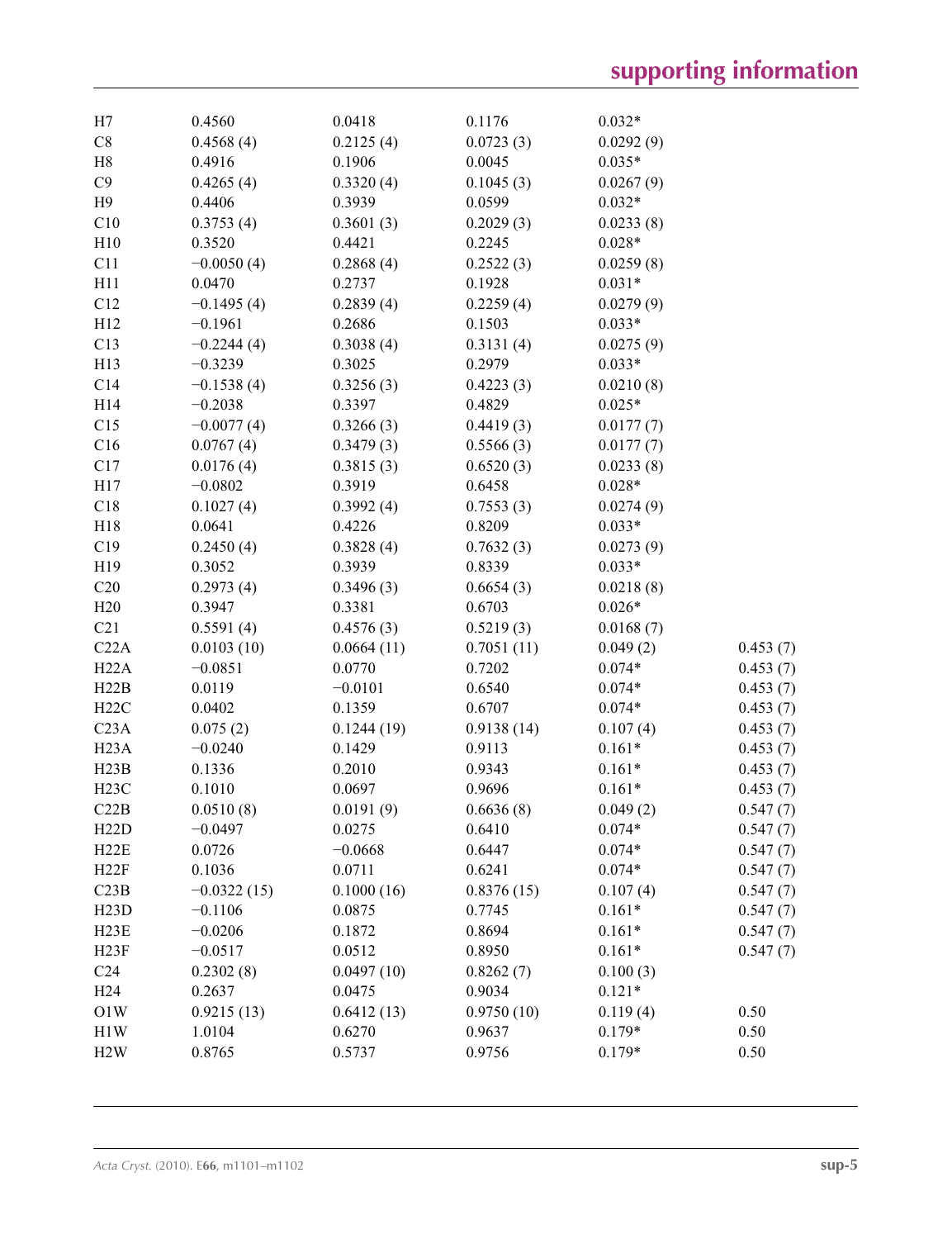# **supporting information**

*Atomic displacement parameters (Å2 )*

|                  | $U^{11}$   | $U^{22}$   | $U^{33}$   | $U^{12}$      | $U^{13}$      | $U^{23}$      |
|------------------|------------|------------|------------|---------------|---------------|---------------|
| Cu1              | 0.0187(2)  | 0.0152(2)  | 0.0193(3)  | 0.00275(16)   | 0.00795(17)   | 0.00502(17)   |
| C11              | 0.0245(5)  | 0.0333(5)  | 0.0202(5)  | 0.0044(4)     | 0.0052(4)     | 0.0060(4)     |
| O <sub>1</sub>   | 0.0211(13) | 0.0159(13) | 0.0269(15) | 0.0031(10)    | 0.0067(11)    | 0.0074(11)    |
| O2               | 0.0161(12) | 0.0166(12) | 0.0217(14) | 0.0036(9)     | 0.0059(10)    | 0.0043(10)    |
| O <sub>3</sub>   | 0.059(2)   | 0.058(2)   | 0.049(2)   | 0.0059(18)    | 0.0366(18)    | 0.0171(18)    |
| O4               | 0.0452(17) | 0.0316(16) | 0.0297(17) | 0.0101(13)    | 0.0065(14)    | 0.0069(13)    |
| O <sub>5</sub>   | 0.091(3)   | 0.0350(18) | 0.0285(18) | 0.0096(18)    | $-0.0034(18)$ | $-0.0029(15)$ |
| O <sub>6</sub>   | 0.0277(16) | 0.072(3)   | 0.062(2)   | 0.0046(16)    | $-0.0021(16)$ | 0.035(2)      |
| O <sub>7</sub>   | 0.070(4)   | 0.139(6)   | 0.236(9)   | 0.031(4)      | 0.044(5)      | 0.107(6)      |
| N1               | 0.0209(15) | 0.0146(15) | 0.0249(17) | $-0.0006(12)$ | 0.0043(13)    | 0.0058(13)    |
| N2               | 0.0170(14) | 0.0155(14) | 0.0210(16) | 0.0020(11)    | 0.0037(12)    | 0.0039(12)    |
| N3               | 0.0193(15) | 0.0214(16) | 0.0181(16) | 0.0022(12)    | 0.0057(12)    | 0.0058(13)    |
| N <sub>4</sub>   | 0.0165(14) | 0.0169(15) | 0.0214(17) | 0.0007(11)    | 0.0050(12)    | 0.0070(13)    |
| N <sub>5</sub>   | 0.038(3)   | 0.060(3)   | 0.117(5)   | 0.011(2)      | 0.032(3)      | $-0.015(3)$   |
| C1               | 0.038(2)   | 0.023(2)   | 0.030(2)   | $-0.0007(17)$ | 0.0105(18)    | 0.0074(17)    |
| C2               | 0.039(2)   | 0.021(2)   | 0.036(3)   | $-0.0037(17)$ | 0.0019(19)    | 0.0133(18)    |
| C <sub>3</sub>   | 0.031(2)   | 0.0142(18) | 0.037(2)   | 0.0020(16)    | $-0.0067(18)$ | 0.0056(17)    |
| C4               | 0.0266(19) | 0.0194(19) | 0.029(2)   | 0.0046(15)    | 0.0007(17)    | $-0.0002(16)$ |
| C <sub>5</sub>   | 0.0144(16) | 0.0192(18) | 0.0200(19) | $-0.0001(13)$ | $-0.0033(14)$ | 0.0030(15)    |
| C6               | 0.0130(16) | 0.0188(18) | 0.0208(19) | 0.0018(13)    | 0.0003(14)    | 0.0006(15)    |
| C7               | 0.032(2)   | 0.025(2)   | 0.024(2)   | 0.0060(16)    | 0.0081(17)    | $-0.0021(16)$ |
| C8               | 0.032(2)   | 0.036(2)   | 0.021(2)   | 0.0026(18)    | 0.0107(17)    | 0.0004(18)    |
| C9               | 0.029(2)   | 0.028(2)   | 0.025(2)   | $-0.0008(16)$ | 0.0087(17)    | 0.0088(17)    |
| C10              | 0.0278(19) | 0.0192(18) | 0.025(2)   | 0.0029(15)    | 0.0094(16)    | 0.0057(16)    |
| C11              | 0.0257(19) | 0.030(2)   | 0.023(2)   | 0.0024(16)    | 0.0068(16)    | 0.0051(17)    |
| C12              | 0.027(2)   | 0.032(2)   | 0.024(2)   | $-0.0016(16)$ | $-0.0008(16)$ | 0.0056(17)    |
| C13              | 0.0189(18) | 0.030(2)   | 0.033(2)   | 0.0015(16)    | 0.0027(16)    | 0.0049(18)    |
| C14              | 0.0208(17) | 0.0181(18) | 0.026(2)   | 0.0016(14)    | 0.0077(15)    | 0.0051(15)    |
| C15              | 0.0198(17) | 0.0132(16) | 0.0215(19) | 0.0017(13)    | 0.0072(15)    | 0.0032(14)    |
| C16              | 0.0188(17) | 0.0148(17) | 0.0213(19) | $-0.0001(13)$ | 0.0068(14)    | 0.0055(14)    |
| C17              | 0.0205(18) | 0.0253(19) | 0.026(2)   | 0.0008(15)    | 0.0103(16)    | 0.0030(16)    |
| C18              | 0.028(2)   | 0.034(2)   | 0.023(2)   | 0.0019(17)    | 0.0125(17)    | 0.0038(17)    |
| C19              | 0.026(2)   | 0.035(2)   | 0.022(2)   | $-0.0014(17)$ | 0.0053(16)    | 0.0073(17)    |
| C20              | 0.0188(17) | 0.0252(19) | 0.023(2)   | 0.0006(15)    | 0.0053(15)    | 0.0062(16)    |
| C21              | 0.0198(17) | 0.0185(18) | 0.0159(18) | 0.0044(14)    | 0.0093(14)    | 0.0070(14)    |
| C22A             | 0.011(3)   | 0.039(4)   | 0.098(6)   | 0.002(3)      | 0.005(3)      | 0.021(4)      |
| C <sub>23A</sub> | 0.083(6)   | 0.126(7)   | 0.107(7)   | 0.019(5)      | 0.019(5)      | $-0.007(6)$   |
| C22B             | 0.011(3)   | 0.039(4)   | 0.098(6)   | 0.002(3)      | 0.005(3)      | 0.021(4)      |
| C23B             | 0.083(6)   | 0.126(7)   | 0.107(7)   | 0.019(5)      | 0.019(5)      | $-0.007(6)$   |
| C <sub>24</sub>  | 0.050(4)   | 0.178(10)  | 0.066(5)   | $-0.029(5)$   | $-0.004(4)$   | 0.017(5)      |
| O1S              | 0.095(8)   | 0.155(12)  | 0.110(10)  | $-0.004(8)$   | 0.015(7)      | 0.032(9)      |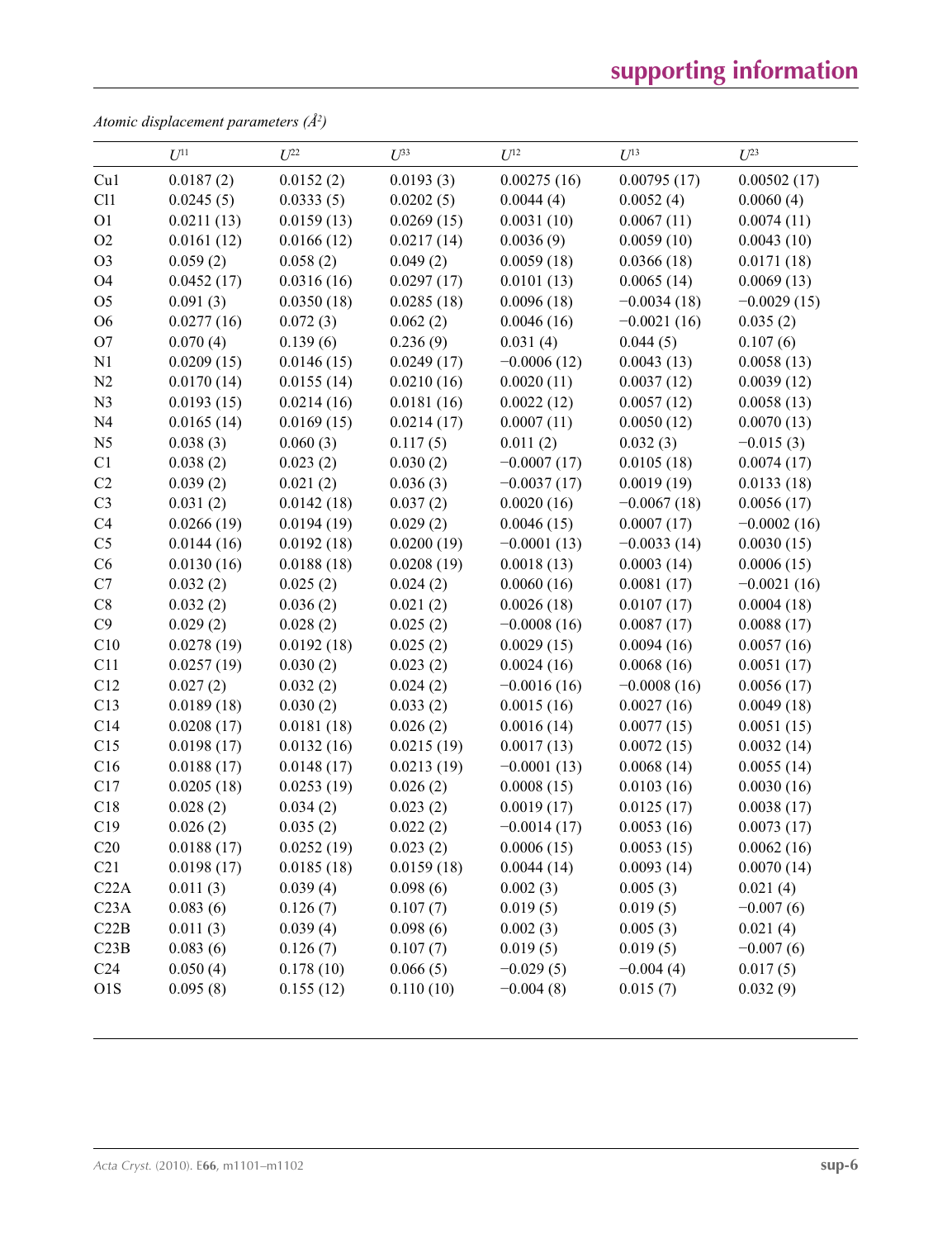*Geometric parameters (Å, º)*

| $Cu1 - O2$              | 1.995(2)    | $C8 - H8$                | 0.9500   |
|-------------------------|-------------|--------------------------|----------|
| $Cu1 - N2$              | 2.015(3)    | $C9 - C10$               | 1.378(5) |
| $Cu1 - N1$              | 2.015(3)    | $C9 - H9$                | 0.9500   |
| $Cu1 - N4$              | 2.036(3)    | $C10 - H10$              | 0.9500   |
| $Cu1 - N3$              | 2.232(3)    | $C11 - C12$              | 1.381(5) |
| $Cu1 - O1$              | 2.346(3)    | $C11 - H11$              | 0.9500   |
| $Cl1 - O5$              | 1.417(3)    | $C12 - C13$              | 1.383(6) |
| $Cl1 - O6$              | 1.428(3)    | $C12 - H12$              | 0.9500   |
| $Cl1 - O3$              | 1.428(3)    | $C13-C14$                | 1.382(6) |
| $Cl1 - O4$              | 1.442(3)    | $C13 - H13$              | 0.9500   |
| $O1 - C21$              | 1.236(4)    | $C14 - C15$              | 1.395(5) |
| $O2 - C21$ <sup>i</sup> | 1.265(4)    | $C14 - H14$              | 0.9500   |
| $O7 - C24$              | 1.065(9)    | $C15 - C16$              | 1.486(5) |
| $N1 - C1$               | 1.339(5)    | $C16 - C17$              | 1.395(5) |
| $N1 - C5$               | 1.348(5)    | $C17 - C18$              | 1.375(6) |
| $N2 - C10$              | 1.340(5)    | $C17 - H17$              | 0.9500   |
| $N2-C6$                 | 1.348(4)    | $C18 - C19$              | 1.384(5) |
| $N3 - C11$              | 1.339(5)    | $C18 - H18$              | 0.9500   |
| $N3 - C15$              | 1.346(5)    | $C19 - C20$              | 1.385(5) |
| $N4 - C20$              | 1.340(5)    | $C19 - H19$              | 0.9500   |
| $N4 - C16$              | 1.354(4)    | $C20 - H20$              | 0.9500   |
| $N5 - C22A$             | 1.313(11)   | $C21 - O2i$              | 1.265(4) |
| $N5 - C24$              | 1.305(9)    | $C21 - C21$ <sup>i</sup> | 1.573(7) |
| $N5 - C23B$             | 1.463(14)   | $C22A - H22A$            | 0.9800   |
| $N5 - C23A$             | 1.527(14)   | $C22A - H22B$            | 0.9800   |
| $N5 - C22B$             | 1.631(11)   | $C22A - H22C$            | 0.9800   |
| $C1 - C2$               | 1.387(6)    | $C23A - H23A$            | 0.9800   |
| $Cl-H1$                 | 0.9500      | $C23A - H23B$            | 0.9800   |
| $C2-C3$                 | 1.375(6)    | $C23A - H23C$            | 0.9800   |
| $C2-H2$                 | 0.9500      | $C22B - H22D$            | 0.9800   |
| $C3-C4$                 | 1.379(6)    | $C22B - H22E$            | 0.9800   |
| $C3-H3$                 | 0.9500      | $C22B - H22F$            | 0.9800   |
| $C4 - C5$               | 1.390(5)    | $C23B - H23D$            | 0.9800   |
| $C4 - H4$               | 0.9500      | $C23B - H23E$            | 0.9800   |
| $C5-C6$                 | 1.485(5)    | $C23B - H23F$            | 0.9800   |
| $C6 - C7$               | 1.380(5)    | $C24 - H24$              | 0.9500   |
| $C7-C8$                 | 1.379(6)    | $O1W - H1W$              | 0.9100   |
| $C7 - H7$               | 0.9500      | $O1W - H2W$              | 0.8500   |
| $C8-C9$                 | 1.377(6)    |                          |          |
| $O2 - Cu1 - N2$         | 92.86(11)   | $C8 - C9 - C10$          | 118.6(4) |
| $O2 - Cu1 - N1$         | 165.61(11)  | $C8-C9-H9$               | 120.7    |
| $N2$ — $Cu1$ — $N1$     | 80.78 (12)  | $C10-C9-H9$              | 120.7    |
| $O2-Cu1-N4$             | 89.79 (11)  | $N2 - C10 - C9$          | 122.3(4) |
| $N2$ —Cu1—N4            | 174.69 (12) | $N2 - C10 - H10$         | 118.8    |
| $N1-Cu1-N4$             | 97.65(12)   | $C9 - C10 - H10$         | 118.8    |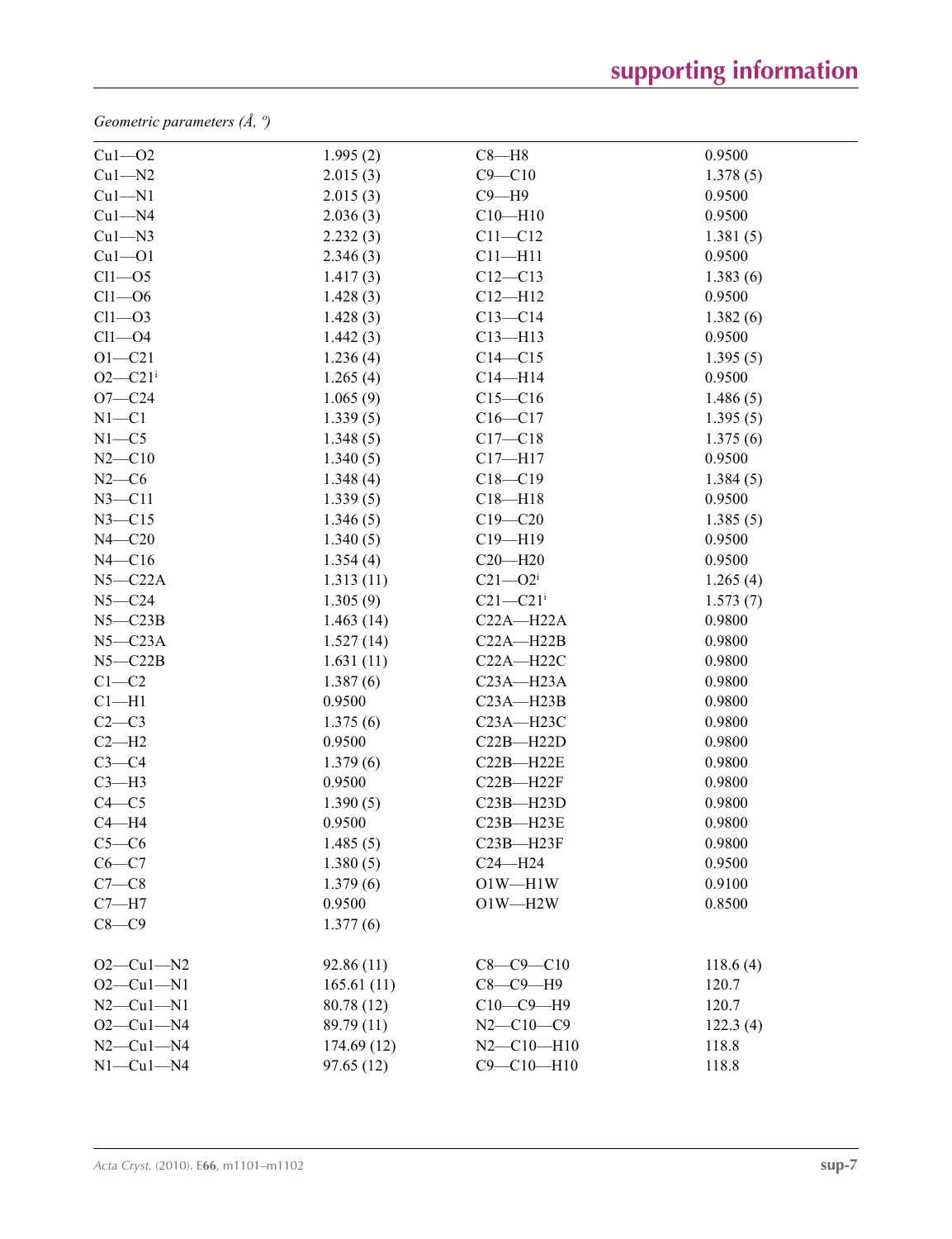| $O2$ —Cu $1$ —N3     | 93.94 (10) | $N3 - C11 - C12$               | 123.2(4) |
|----------------------|------------|--------------------------------|----------|
| $N2$ — $Cu1$ — $N3$  | 97.73(11)  | $N3 - C11 - H11$               | 118.4    |
| $N1-Cu1-N3$          | 99.68 (12) | $C12 - C11 - H11$              | 118.4    |
| $N4$ — $Cu1$ — $N3$  | 77.48(11)  | $C11 - C12 - C13$              | 118.1(4) |
| $O2-Cu1-O1$          | 77.12(9)   | $C11 - C12 - H12$              | 121.0    |
| $N2 - Cu1 - O1$      | 89.30 (11) | $C13 - C12 - H12$              | 121.0    |
| $N1-Cu1-O1$          | 89.83 (10) | $C14-C13-C12$                  | 119.7(4) |
| $N4$ -Cul-Ol         | 95.78 (10) | $C14 - C13 - H13$              | 120.2    |
| $N3$ –Cul–Ol         | 168.94(10) | $C12-C13-H13$                  | 120.2    |
| $O5 - Cl1 - O6$      | 110.2(2)   | $C13-C14-C15$                  | 118.8(4) |
| $O5 - Cl1 - O3$      | 110.4(2)   | $C13 - C14 - H14$              | 120.6    |
| $O6 - Cl1 - O3$      | 107.9(2)   | $C15-C14-H14$                  | 120.6    |
| $O5 - Cl1 - O4$      | 109.5(2)   | $N3 - C15 - C14$               | 121.6(3) |
| $O6 - Cl1 - O4$      | 108.4(2)   | $N3 - C15 - C16$               | 115.9(3) |
| $O3 - Cl1 - O4$      | 110.2(2)   | $C14-C15-C16$                  | 122.5(3) |
| $C21 - 01 - Cu1$     | 108.6(2)   | $N4 - C16 - C17$               | 121.1(3) |
| $C21^{i} - 02 - Cu1$ | 119.4(2)   | $N4 - C16 - C15$               | 116.2(3) |
| $C1 - N1 - C5$       | 118.8(3)   | $C17-C16-C15$                  | 122.7(3) |
| $Cl-M1-Cu1$          | 126.4(3)   | $C18-C17-C16$                  | 119.2(3) |
| $C5 - N1 - Cu1$      | 114.7(2)   | $C18-C17-H17$                  | 120.4    |
| $C10 - N2 - C6$      | 119.1(3)   | $C16-C17-H17$                  | 120.4    |
| $C10 - N2 - Cu1$     | 125.8(3)   | $C17 - C18 - C19$              | 119.8(4) |
| $C6 - N2 - Cu1$      | 115.0(2)   | $C17 - C18 - H18$              | 120.1    |
| $C11 - N3 - C15$     | 118.6(3)   | $C19 - C18 - H18$              | 120.1    |
| $C11 - N3 - Cu1$     | 129.3(3)   | $C20-C19-C18$                  | 118.3(4) |
| $C15 - N3 - Cu1$     | 112.0(2)   | C20-C19-H19                    | 120.9    |
| $C20 - N4 - C16$     | 119.0(3)   | C18-C19-H19                    | 120.9    |
| $C20 - N4 - Cu1$     | 122.7(2)   | $N4 - C20 - C19$               | 122.7(3) |
| $C16 - N4 - Cu1$     | 117.9(2)   | N4-C20-H20                     | 118.7    |
| $C22A - N5 - C24$    | 134.7(8)   | $C19 - C20 - H20$              | 118.7    |
| $C22A - N5 - C23B$   | 78.1 (9)   | $O1 - C21 - O2$ <sup>i</sup>   | 125.4(3) |
| $C24 - N5 - C23B$    | 146.3(9)   | $O1 - C21 - C21$ <sup>i</sup>  | 117.5(4) |
| $C22A - N5 - C23A$   | 125.4(9)   | $O2^{i}$ -C21-C21 <sup>i</sup> | 117.1(4) |
| $C24 - N5 - C23A$    | 96.1(9)    | N5-C22A-H22A                   | 109.4    |
| $C23B - N5 - C23A$   | 49.9(9)    | $N5-C22A-H22B$                 | 109.5    |
| $C24$ —N5— $C22B$    | 108.0(6)   | H22A-C22A-H22B                 | 109.5    |
| $C23B - N5 - C22B$   | 105.5(9)   | $N5-C22A-H22C$                 | 109.5    |
| $C23A - N5 - C22B$   | 154.7(8)   | $H22A - C22A - H22C$           | 109.5    |
| $N1-C1-C2$           | 122.2(4)   | $H22B-C22A-H22C$               | 109.5    |
| $N1-C1-H1$           | 118.9      | $N5-C23A-H23A$                 | 109.5    |
| $C2-C1-H1$           | 118.9      | $N5 - C23A - H23B$             | 109.4    |
| $C3-C2-C1$           | 118.8(4)   | H23A-C23A-H23B                 | 109.5    |
| $C3-C2-H2$           | 120.6      | $N5-C23A-H23C$                 | 109.5    |
| $C1-C2-H2$           | 120.6      | H23A-C23A-H23C                 | 109.5    |
| $C2 - C3 - C4$       | 119.6(4)   | H23B-C23A-H23C                 | 109.5    |
| $C2-C3-H3$           | 120.2      | $N5-C22B-H22D$                 | 109.5    |
| $C4-C3-H3$           | 120.2      | $N5 - C22B - H22E$             | 109.5    |
|                      |            |                                |          |
| $C3-C4-C5$           | 118.7(4)   | H22D-C22B-H22E                 | 109.5    |